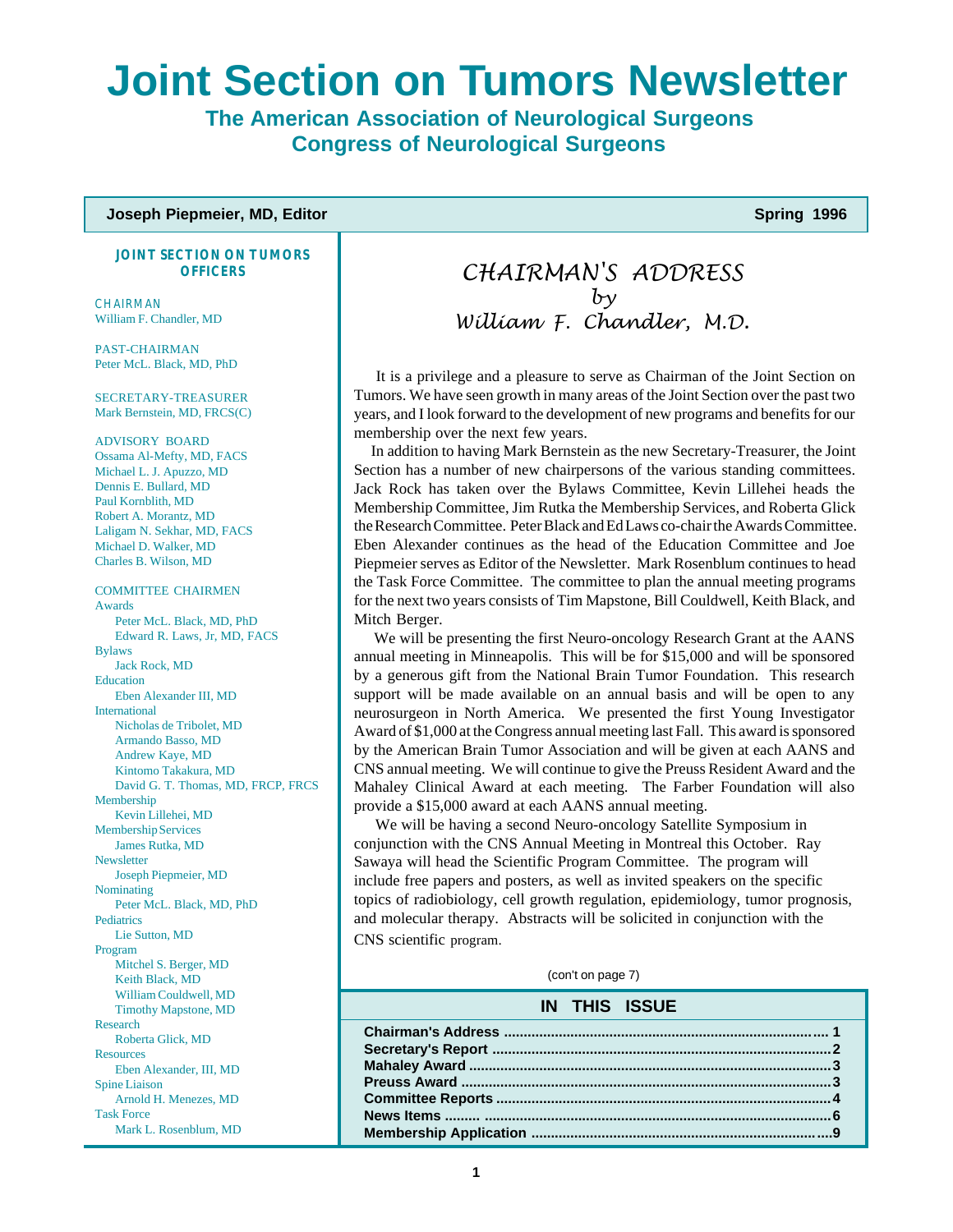# Minutes of the Joint Section on Tumors Executive Council Meeting October 19, 1995 San Francisco, California

The Executive Council of the Joint Section on Tumors was called to order at 6:40 A.M. by Chairman Bill Chandler. Also present were Secretary-Treasurer Mark Bernstein, William Couldwell, Mark Rosenblum, Jim Rutka, Mitchel Berger, Joe Piepmeier, Kevin Lillehei, Peter Black, Eben Alexander, Richard Ellenbogen, and Greg Cairncross. Regrets had been received prior to the meeting from Paul Kornblith, Jack Rock, Dennis Bullard, Leslie Sutton (pediatric liaison), Arnold Menezes (spine liaison), Andrew Kaye, David Thomas, and Armando Basso.

#### **Minutes**

The minutes of the Executive Council Meeting held at the AANS in Orlando, Florida on April 24th, 1995, were accepted as written.

#### **Treasurer's Report**

The financial report was given by Dr. Bernstein. The section continues to be in a stable financial condition with total assets of \$124,122.00. Dr. Bernstein has prepared a tentative budget for the remainder of 1995 and for all of 1996 and this has been submitted to Dr. Friedman in the CNS office. The main anticipated budget item on both the revenue and expense side will relate to the Satellite Symposium to be held in conjunction with the CNS meeting in Montreal in October 1996.

#### **Awards Committee**

A summary of all of the tumor awards was prepared and reviewed. There were no items of discussion around the Mahaley Award or Farber Award. Regarding the Preuss Resident Award, two issues arose. The first and foremost is that the Pruess Foundation has not reimbursed the Joint Tumor Section for this award over the past several years, in spite of various attempts to collect. If this situation cannot be rectified, the Preuss name will be removed from the award. Also, the wording of the Preuss Award reads "for excellence in basic neurological research" and it was suggested and

accepted that this be changed to "for excellence in basic neurosurgical research." A new award, The Young Investigator Award, will be given twice yearly in the amount of \$1,000.00 for a faculty member within six years of completion of residency. This award will be sponsored by the American Brain Tumor Association. Finally, the National Brain Tumor Foundation will now provide an annual award at the AANS in the amount of approximately \$15,000.00 to sponsor research. Dr. Chandler had invited Mr. Michael McKechnie, Executive Director, and Sharon Lamb, President, of the National Brain Tumor Foundation and they spoke to the Executive Council. They expressed a strong desire to have this award presented during a plenary session and not during the Joint Tumor Section component of the scientific program. They were given assurances that this would be arranged. They were also thanked for their generosity in supplying this important new award.

## **Bylaws Committee**

Dr. Jack Rock was unable to attend, but he had previously informed Dr. Bernstein that he had no new business to bring up.

## **Education Committee**

Eben Alexander reported on efforts he is making in coordination with industry to develop a CD-ROM format database for references in Neuro-oncology. There is some concern about the cost of this product, and Dr. Alexander will keep the Section informed.

#### **International Committee**

No representatives attended and no report was submitted.

## **Membership Committee**

Kevin Lillehei presented the names and CVs of five candidates for active membership, one for international membership, and one for resident membership. All seven were unanimously approved by the group.

#### **Membership Services:**

Jim Rutka reported on recent efforts he has made in attempting to secure discounts on certain texts for the membership of the Joint Tumor Section. The book Brain Tumors by Drs. Morantz and Walsh will be provided to members of the Joint Tumor Section at a 30% discount (\$150.00 as opposed to 200.00). Dr. Rutka will explore the possibility of obtaining deals with other publishers for our membership and was thanked for his efforts.

#### **Newsletter**

Joe Piepmeier is the new editor of Joint Section on Brain Tumors Newsletter. Dr. Raymond Sawaya, the outgoing editor, was thanked for his excellent efforts. A discussion ensued of a recurring theme - that is the appropriate publication of proceedings of the Joint Tumor Section Scientific sessions at each Neurosurgical meeting. It is felt by the majority that it would be advantageous to have these proceedings published in a timely fashion in Journal of Neuro-Oncology and Dr. Piepmeier will approach Paul Kornblith, the editor of Journal of Neuro-Oncology about this issue. Dr. Piepmeier also reported that he is going to make space available in the newsletter for appropriate contributions from clinical coordinators, nursing assistants, and the like.

#### **Nominating Committee**

Dr. Black was in attendance, but no new business was raised.

#### **Program Committee**

Dr. Mapstone was unable to attend, but Dr. Ellenbogen came and briefly discussed The Joint Section on Tumors session to be held later this day on Tumors and Approaches To The Lateral Ventricle. Dr. Mapstone had previously submitted a report describing the Joint Tumor Section session at the 1996 AANS meeting on

(con't on page 8)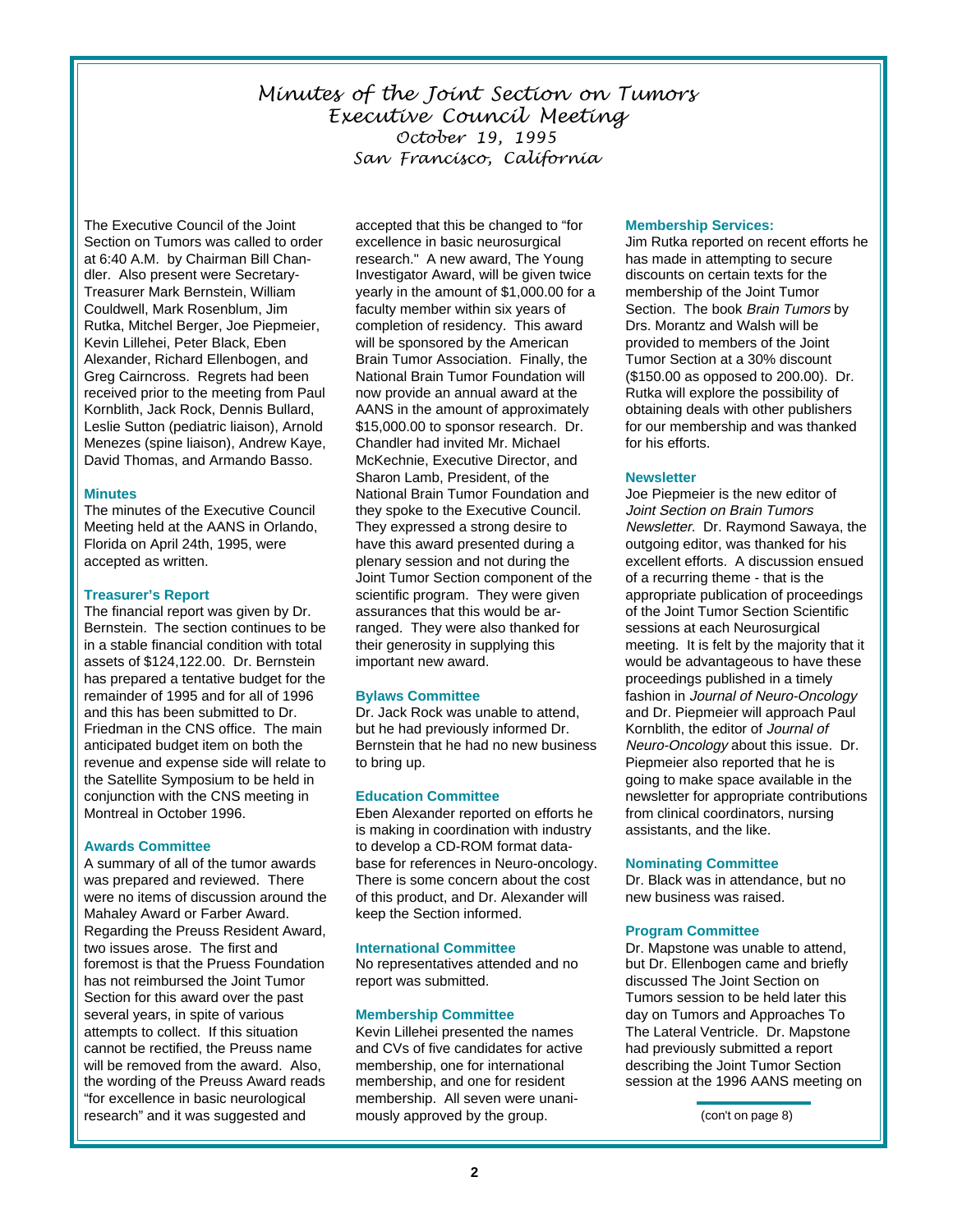# **MAHALEY CLINICAL RESEARCH AWARD PAPER**

**A Randomized Trial of Interstitial Radiotherapy (IRT) Boost for the Treatment of Newly Diagnosed Malignant Glioma (Glioblastoma Multiforme, Anaplastic Astrocytoma, Anaplastic Oligodendroglioma, Malignant Mixed Glioma): BTCG Study 87-01**

*R.G. Selker, W.R. Shapiro, S. Green, P. Burger, J. Van Gilder, S.Saris, M. Malkin, J. Mealy, J. Neal, J. Robertson, J. Olson*

The purpose of this NIH-supported Brain Tumor Cooperative Group (BTCG) study was to perform a multicenter randomized trial of adults with malignant gliomas to test the efficacy of Interstitial Radiation Therapy (IRT) utilizing temporary "high dose rate" 125I implants. Eligible patients were "newly diagnosed," > 15 years of age, Karnofsky >50, and harboring supratentorial malignant gliomas that were unifocal, surgically resectable, and did not cross or invade midline structures. All patients (study and control groups) received external RT (6020 cGy to the tumor plus a 3-cm border) and BCNU (200 mg/m2 IV Q 8 weeks). Sequential CT/MR scans and survival formed the basis for statistical comparisons. Two hundred and ninety-nine patients were randomized. Results of the Randomized and Valid Study Group patients indicated a significantly extended survival time as a result of the 125I implant (p=<.05). At the time of "clinical failure," patients were reoperated. Those demonstrating necrosis as the cause of failure enjoyed significantly longer survivals than a comparable group "failing" as a result of tumor regrowth. As a result of this Randomized BTCG trial, it is concluded that IRT for the treatment of malignant gliomas causes a significant increase in survival over a matched control group. It is believed that these results will be further enhanced by future trials of IRT and currently available adjuvant therapies. [Supported by NIH CA 36047]

# **PREUSS RESIDENT'S RESEARCH AWARD PAPER**

**Gene Therapy for Brain Tumors by Autologous Vaccination with Engineered GM-CSF Secreting Tumor Cells**

> *J.S. Yu, J.A. Burwick, G. Dranoff, X.O. Breakefield*

We have developed an *ex vivo* gene therapy paradigm for the treatment of brain tumors using granulocyte-macrophage colony-stimulating factor (GM-CSF). The murine B 16 melanoma and the GL 261 glioma lines were infected with MFG recombinant retrovirus containing the mouse GM-CSFcDNA. The tumor lines were confirmed to secrete GM-CSF by ELISA. Subcutaneous vaccination of syngeneic mice with irradiated GM-CSF-secreting B 16 melanoma cells completely protected animals from subsequent intracranial B 16 inoculation. Histologic evaluation revealed the presence of neutrophils, eosinophils and lymphocytes in the intracerebral inoculation site. In contrast, animals vaccinated with irradiated B 16 cells or not vaccinated succumbed to intracranial tumor within 3 weeks after inoculation. Treatment of established intracranial B 16 melanoma tumors with subcutaneous injection of irradiated GM-CSF secreting B 16 cells increased median survival as compared to injection of irradiated B 16 cells or no treatment. In addition, treatment of intracerebral glioma with subcutaneous vaccination with irradiated, GM-CSF-secreting autologous cells also increased survival compared to controls. Histologic examination revealed a dramatic perivascular lymphocytic infiltrate beginning three days after treatment with GM-CSF transduced cells that was not found in controls. This *ex vivo* approach for brain tumor vaccination deserves further investigation as a potential adjuvant treatment for brain tumors.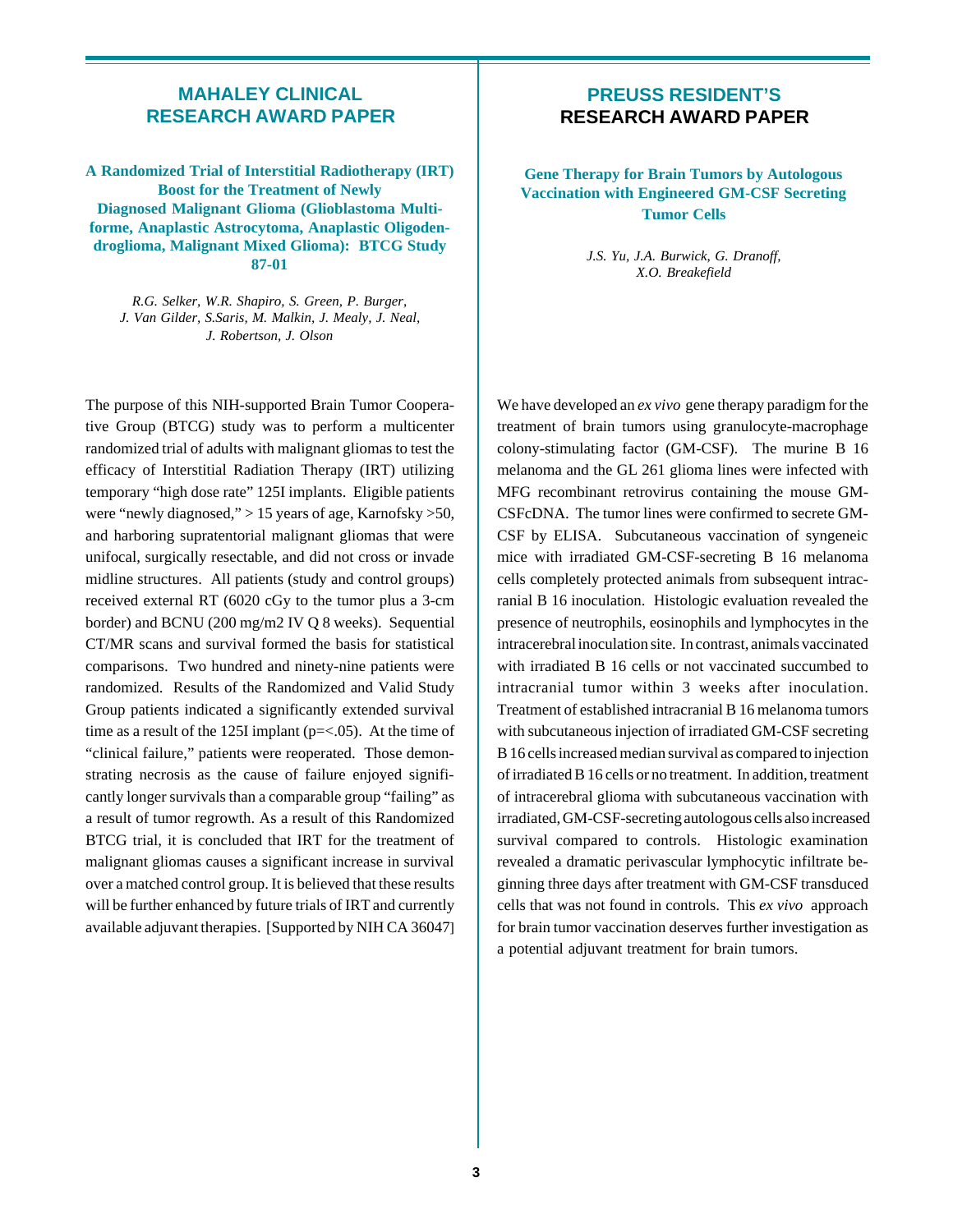# **JOINT SECTION COMMITTEE REPORTS**

#### **INTERNATIONAL COMMITTEE REPORT**

**by Nicholas de Tribolet MD** Lausanne, Suisse

The next European Congress of Neuro-oncology will take place in Wurzburg, Germany October 6-9, 1996. It is organized by Peter Krauseneck.

The Congress Secretariat is: IMEDEX, Bruistensingel 360, P.O. Box 3283, 5203 DG's-Hertogenbosch, The Netherlands, Phone +31-73.6.42.92.85, Fax +31-73.6.41.47.66

#### **MEMBERSHIP SERVICES COMMITTEE REPORT by James Rutka, MD, PhD, FRCSC**

 The Membership Services Committee is pleased to announce substantial discount for a subscription to Journal of Neuro-Oncology (arranged by Dr. Peter Black) and for Brain Tumors, edited by Drs. Morantz and Walsh. The committee has also approached several other publishers to obtain discounts on their neuro-oncology texts. The committee is currently working on getting discounts on practical courses (e.g., skull base workshops, Midas Rex workshops), and on compiling an up-todate list of research and clinical neuro-oncology fellowships in North America for our resident members.

#### **RESEARCH SUBCOMMITTEE REPORT by Ronald E. Warnick, MD**

Ronald E. Warnick, M.D., and Corey Raffel, M.D., have been pursuing a project to ascertain the availability of neurooncology research and academic programs across the United States. They will be distributing two different questionnaires. One will be sent to program directors of neurosurgery residency programs requesting information about the neurooncology research opportunities for the residents. A second questionnaire will be sent to neurosurgery residents asking about their exposure to neuro-oncological research. The data will be compiled and presented to the Joint Section.

## **MEMBERSHIP COMMITTEE REPORT**

**by Kevin O. Lillehei, MD**

With the approval of 5 new active members, one international member, and one resident member at the last executive meeting, the current membership of the Joint Section on Brain Tumors rises to 501 Active members, 14 Associate members, 52 International members, 3 Honorary members, 56 Adjunct members, and 7 Resident members. We would like to encourage greater participation by residents in the Joint Section, and this will be a goal of the Membership Committee in 1996. Benefits for resident membership in the Joint Section include: no annual dues, a 20% discount for Journal of Neuro-Oncology, discounts on special symposiums organized by the Joint Section, discounts on neurooncology books, and discounts on neuro-oncology practical courses and workshops offered in North America.

# **RESEARCH COMMITTEE REPORT**

#### **by Roberta Glick, MD**

 The Research Committee of the Joint Tumor Section is particularly interested in stimulating neuro-oncology research by keeping neurosurgeons aware of research funding news and funding opportunities, as well as the mechanisms of grantsmanship. New information regarding grants and research is outlined below.

 The National Cancer Institute (NCI) and the National Institute of Neurological Disorders and Stroke should collaborate in the support of "up to five new centers of excellence in brain tumor research," the Senate Appropriations Committee urges in report language accompanying the HHS appropriations bill approved Sept. 15. "These centers could better target limited resources to support basic, translational and clinical research to determine the cause, mechanisms of development and better methods of treatment and prevention of primary and secondary brain tumors," the committee maintains. The Senate approved a \$2.19 billion allocation for NCI, below the \$2.25 billion House mark. NINDS received \$665 million in the Senate bill, also less than the \$681 million House mark. "A number of new centers are expected to be able to compete successfully for CCS (cancer center core support grant) support in (FY) 1997. The bypass budget request includes sufficient funds for up to seven centers," NCI

states in the bypass document. The number of cancer centers supported by either the CCS (P30) or the cancer center planning grant (P20) mechanism peaked at 68 in the late 1970's and has varied from 54 to 60 since then. The requested funds would increase the estimated 57 centers in FY 1996 to 64 in FY 1997. There are currently 55 cancer centers. (Source: "The Blue Sheet" in ONLINE).

 The Research Committee is particularly interested in input from members of the Tumor Section regarding suggestions to enhance research and funding. Please direct suggestions to committee chairperson: Roberta P. Glick, M.D. Division of Neurosurgery, Cook County Hospital, 1835 W. Harrison, Chicago, 60612. (phone: (312) 633-6328; Fax: (312) 633-6494)

#### **Research Opportunities:**

**U.S. Department of Health and Human Services, Public Health Services (PHS), National Institutes of Health (NIH), National Institute of Neurological Disorders and Stroke (NINDS). Contact: NINDS** at 301-496-9248.

**American Cancer Society (ACS).** Career Development Award. **Contact:** Ginger Krawiec, Clinical Awards, Department of Detection and Treatment, ACS, 404-329-7612.

**The American Association of Neurological Surgery (AANS).** The AANS offers<br>a Research Fellowship, a Young Clinical Investigator Award and the W.P. Van Wagenen Senior Neurosurgeon Resident Award. **Contact:** Ms. Chris Phillips 708-692-9500.

**National Science Foundation (NSF). Contact:** NSF, Forms and Publications Unit 703-306-1130.

**The Brain Tumor Society. Contact:** The Brain Tumor Society 617-783-0340.

**Cancer Research Foundation of America. Contact:** Carolyn R. Aldridge, President, CFA 708-8336-4412.

**Cancer Research Fund of Damon Runyon-Walter Winchell Foundation. Contact:** Suzanne K. Mcdonough, Administrative Director, 212-532-3888.

**Fogarty International Center. Contact:** Program Manager, International Research and Awards Branch, Fogarty International Center, NIH. 301-496-1653.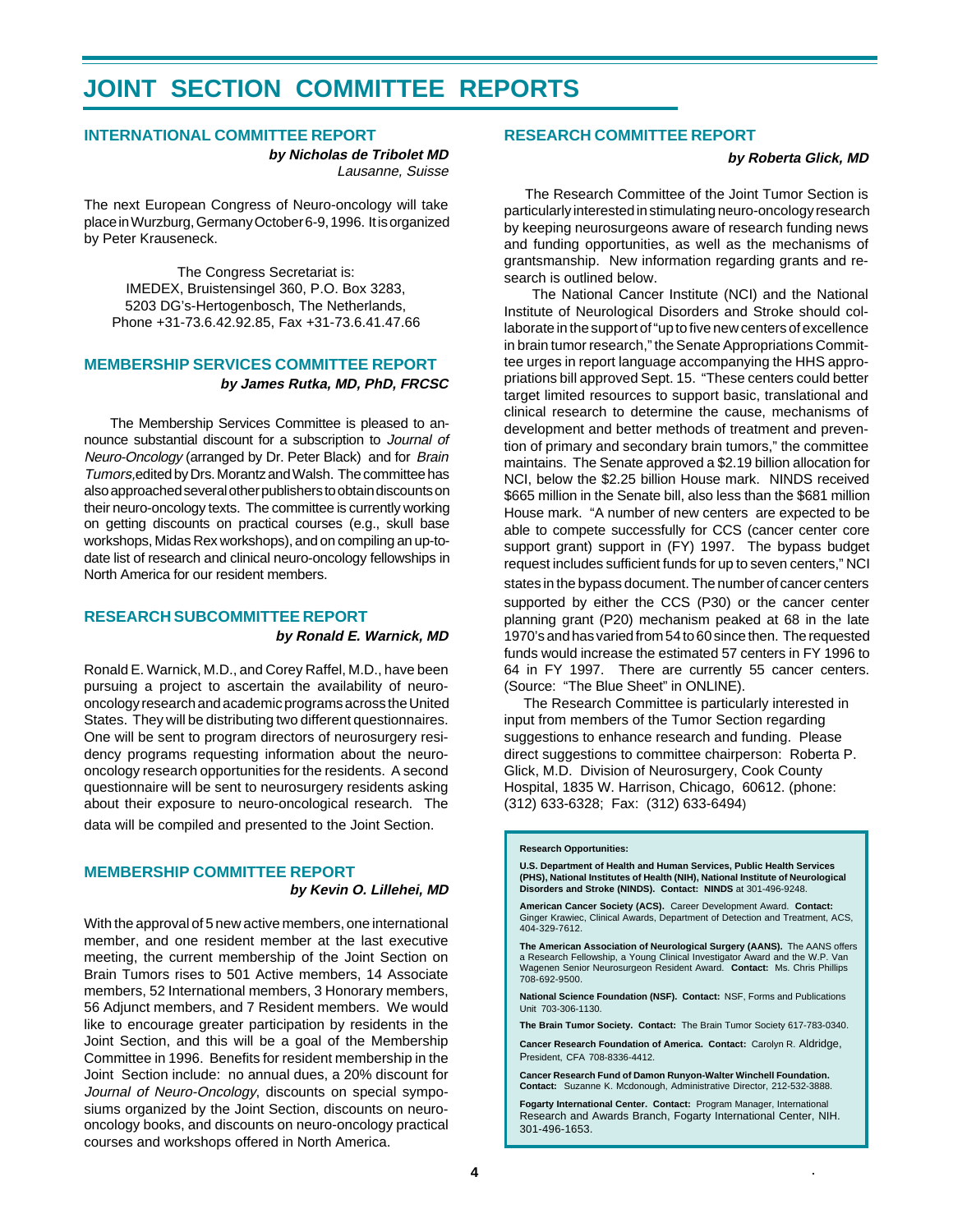# STARTING A SUPPORT GROUP

by

Susan Christopher, RN

Starting a support group for patients with brain tumors and their families and/or caregivers has been a positive and enlightening experience. My goal was to provide a supportive atmosphere in which these patients could share their feelings and experiences with others in similar situations and perhaps gain a little education in the process. While I believe the goal was achieved, I personally came away from the group with a better sense of the needs of neuro-oncology patients. Patients expressed an interest in greater education and resources regarding their illness, improved communication with health care professionals, and a sense of fear and isolation. Information gained from patient support groups can be used to positively shape the way we provide healthcare.

 Considerations when starting a support group should include determining a need for the group, targeting the patient group you wish to serve, defining a meeting format, and enlisting the support of other healthcare professionals, such as nursing, social work, and sometimes religious ministries. It also is important to decide the frequency of meetings and the convenience and accessibility of the meeting place for all participants. Once plans have been established, it is important to disseminate the information as widely as possible for greatest patient participation.

 The National Brain Tumor Foundation publishes a national listing of all brain tumor support groups. They also provide literature that is invaluable to understanding the support group process, as well as hold training sessions for support group facilitators.

 In subsequent issues of the Newsletter, I will continue to provide a forum for the patient's perspective of living with a brain tumor. I hope this information is helpful to you. If you have comments regarding these issues, please send them to me: Susan Christopher, RN, BSN Neuro-oncology Clinical Coordinator Section of Neurosurgery P.O. Box 208039 New Haven, CT 06520-8039 phone (203) 737-1671; fax (203) 785-6916

# **Joint Leadership Council** by Mark L. Rosenblum, MD

The Joint Tumor Section's effort to involve multiple related disciplines in our activities has evolved over the past 6 months into an effort to develop a Joint Leadership Council of Neuro-Oncology Specialties. We have made overtures to a number of national organizations to appoint representatives to the Council and serve as part of a multidisciplinary body in interactions with the research funding agencies such as NIH and other federal and administrative organizations. The Section on Neuro-Oncology for the American Academy of Neurology will be sending their chairman, Dr. Gregory Cairncross, as their representative. Representatives from other national organizations in the fields of Radiation Oncology, Neuroradiology, Neuropathology, Medical Oncology (through the ASCO), Basic Neuro-Oncology Research (through the AACR) have been invited to join by our President, Dr. William Chandler. We have also encouraged participation of a possible new Society of Neuro-Oncology being developed by Dr. Victor Levin. The Section will keep all members posted of activities in this area.

## **AANS/CNS JOINT SECTION ON TUMORS May 1, 1996**

#### **SPECIAL SYMPOSIUM**

**Current Management of Pediatric Brain Tumors** Moderator: Timothy B. Mapstone

"PNET and Ependymomas of the Posterior Fossa" Leland Albright, MD

> "Pineal Region Tumors" Michael Edwards, MD

"Brainstem and Cervico-medullary Tumors" M.L. (Jack) Walker, MD

"Hypothalamic/Chiasmatic Tumors" R. Michael Scott, MD

#### **AWARD PRESENTATIONS**

#### **Pruess Resident Research Award**

"Antisense Oligonucleotides to Insulin-like Growth Factor 1 Receptor (IGF-1R) Mediated Systemic Defense Against C6 Rat Glioma Tumors" Margaret A. Wallenfriedman, MD

#### **Mahaley Clinical Research Award**

"High Levels of Speech Recognition with Multichannel Electrical Stimulation of the Human Auditory Brainstem" William E. Hitselberger, MD

#### **Young Investigator Award**

"Expression of Neurotrophin Receptors in Medulloblastoma and the Developing Cerebellum" Liliana Goumnerova, MD

#### **FARBER LECTURE**

"Oligodendroglioma and PCV-from Serendipity to Science" Gregory Cairncross, MD

#### **SCIENTIFIC SESSION**

"Perioperative Complications Associated with Interstitial Brachytherapy" M. McDaniel, MD

"Enhanced Tumor Uptake of Carboplatin and Survival in Glioma Bearing Rats by Intracarotid Infusion of Bradykinin Analog RMP-7" K. Matsukado, MD

"Introduction of Human p53 Tumor Suppressor Gene into Glioblastoma Prolongs Survival in an Intracranial Rat Model" W. Loudon, MD

> "Gamma Surgery for Acoustic Neuroma" D. Prasad, MD

> > **BUSINESS MEETING**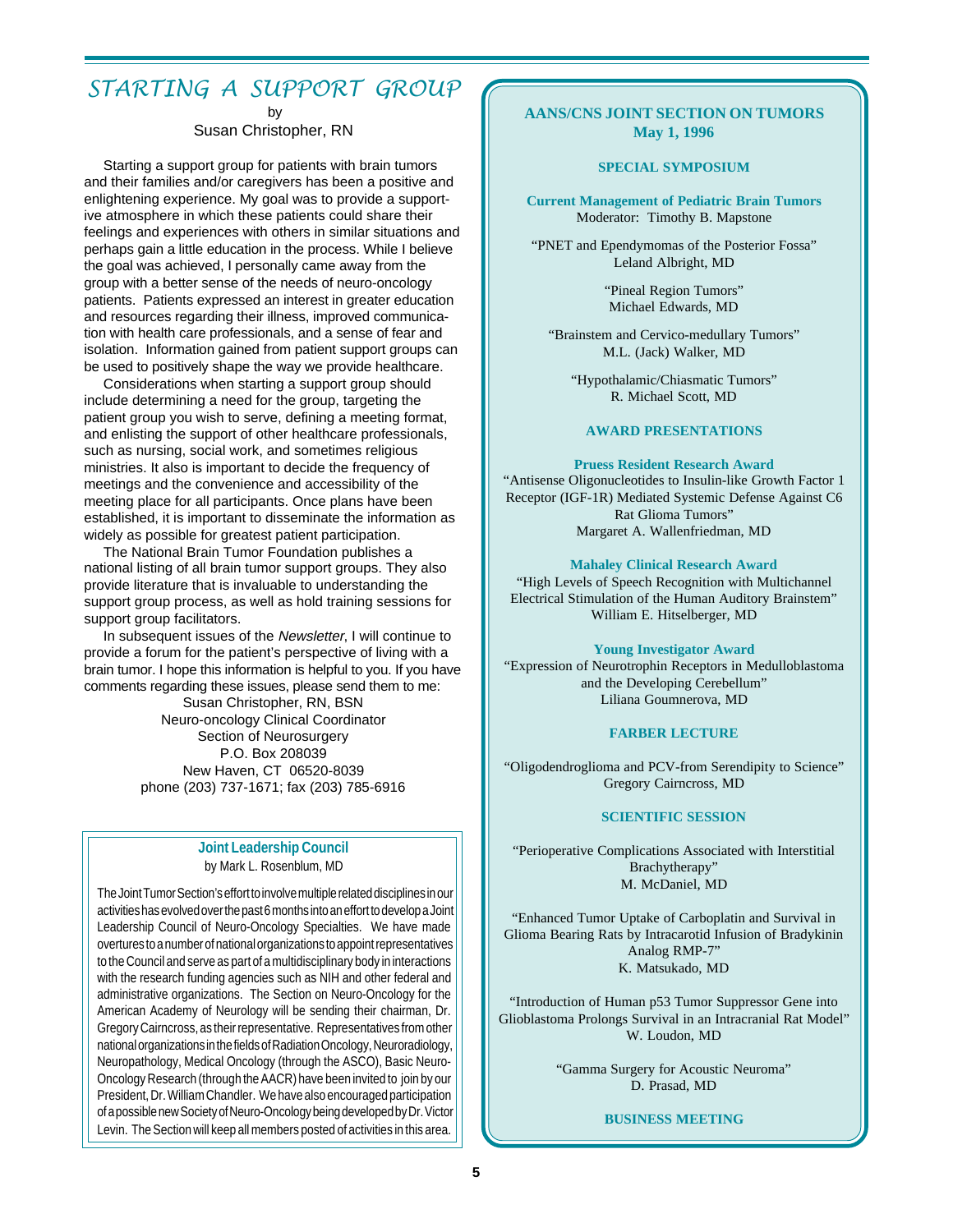# *NEWS ITEMS* aaaaaaaaaaaaaaaaaaaaaaaaaaaaa

#### **The Joint Section On Tumor Meeting May 1, 1996 AANS Annual Meeting Minneapolis, Minnesota**

 The 1996 Joint Section on Tumors will meet in association with the annual AANS Meeting. We expect a very exciting and educational experience for us all. For the first time in many years, we will have an update on current management of pediatric brain tumors as our special symposium. The speakers will be Dr. Leland Albright speaking on PNET and ependymomas, Dr. Michael Edwards speaking on pineal region tumors, Dr. Michael Scott speaking on hypothalamic and chiasmatic tumors, and Dr. Jack Walker speaking on brain stem and cervicomedullary tumors. In addition to this update in pediatric neuro-oncology, we will have the special Farber Lecture, The Preuss Resident Award, Mahaley Clinical Research Award, and Young Investigator Award, all of which are reports on very innovative and exciting research in neuro-oncology. This should prove to be a very exciting and informative session, and we look forward to seeing as many members there as possible.

#### **Lucien J. Rubinstein Memorial Award**

 Medical student Edward R. Flotte is the 1995 recipient of the American Brain Tumor Association/Lucien J. Rubinstein Memorial Award. Mr. Flotte worked under the guidance of G. Yancey Gillespie, Ph.D. at The University of Alabama at Birmingham on "Evaluation of Genetically Engineered Herpes Viruses as Oncolytic Agents for Human Malignant Brain Tumors."

 The Association's Medical Student Summer Fellowship program is intended to plant seeds of neurooncology interest in bright, motivated students early in their careers.

#### **National Brain Tumor Foundation Conference in San Francisco**

 The National Brain Tumor Foundation is sponsoring the Fourth National Brain Tumor Conference in San Francisco on March 8-10, 1996. This year's theme, "Building Healing Partnerships," focuses on the relationships between patients and health professionals.

 The opening keynote talk, "Health Caring and Equal Partnership", will be presented by David Spiegel, MD, Professor of Psychiatry and Behavioral Sciences, author of Living Beyond Limits,"and one of the first to scientifically demonstrate that group support results in enhanced survival time for cancer patients. Other featured speakers include:

- Mitchel S. Berger, M.D., Associate Professor of Neurological Surgery, the University of Washington at **Seattle**
- Philip Gutin, M.D., Chairman, Department of Neurological Surgery, the University of **California**
- Raymond Sawaya, M.D., Chairman, Department of Neurosurgery, University of Texas M. D. Anderson Cancer Center
- Charles Wilson, M.D., Professor, Department of Neurosurgery, Director of the Brain Tumor Research Center, University of California

The two-day conference offers a total of 55 workshops for both patients and health professionals. Workshop topics for professionals range from updates on Boron Neutron Capture Therapy, Tamoxifen, and Gene Therapy to Stress Management, Talking with Patients about Sexuality, and Psychological Preparation for Patient's End Stage.

> **For more information and to receive a brochure call: (415) 255-1297**

#### **1996 Tumor Satellite Symposium**

 The second Tumor Satellite Symposium of the Joint Section on Tumors is scheduled to take place in conjunction with the Congress of Neurological Surgeons meeting in Montreal, Canada, on October 3rd and 4th, 1996. The conference chairmen are Drs. Bill Chandler and Peter Black, and the scientific program chairman is Dr. Raymond Sawaya.

 Four general topics will be covered. These include: epidemiology, radiobiology, cell cycle control, and molecular therapy. In addition, there will be three open scientific sessions during which competitivelyselected abstracts will be presented.

 The design of this symposium was developed with input from Dr. Mitch Berger, who successfully managed the first tumor symposium. A strong participation by the neurosurgical community was evident and resulted in the exposure of advanced research in brain tumors. A similar experience is anticipated this time, and, in addition, extra efforts are being made to encourage the participation of all related disciplines.

 A detailed outline of the symposium will be published in the upcoming newsletter. For any questions concerning this program, please contact:

Dr. Raymond Sawaya Phone: (713) 792-2400 Fax: (713) 794-4950 e-mail: raymond\_sawaya@qksurg.mda.uth.tmc.edu.

#### **Book Discount**

Members of the Joint Section on Tumors receive an exclusive 30% DISCOUNT when purchasing a copy of BRAIN TUMORS: A COMPREHENSIVE TEXT edited by Robert A. Morantz and John W. Walsh. A copy of this book can be obtained for \$150.00 through the publisher MARCEL DEKKER, INC. Call toll-free 1-800-228-1160.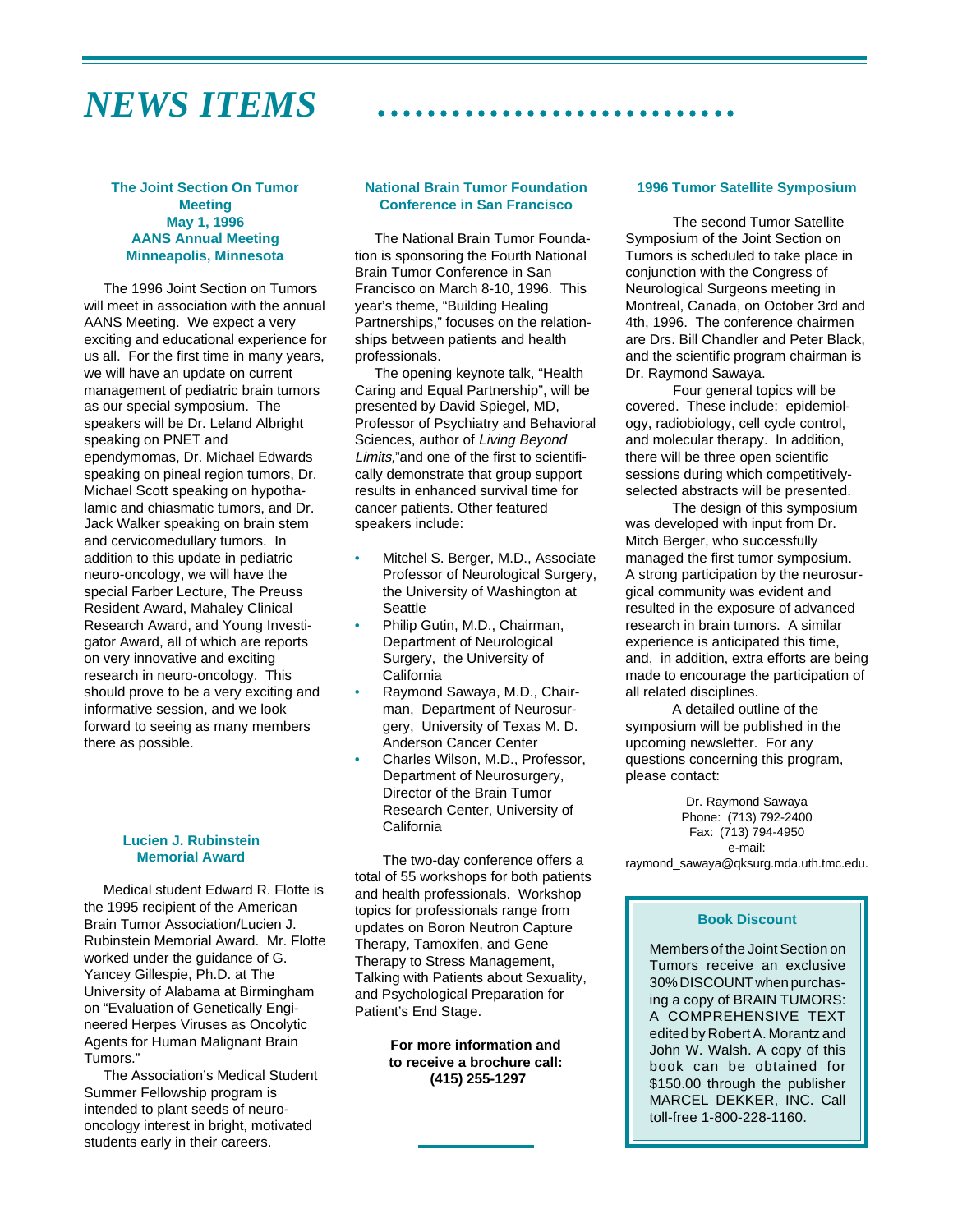# **YOUNG INVESTIGATOR AWARD**

# **Summary of Results of the Phase I Trial of the Targeted Toxin TF-CRM 107 for Recurrent Malignant Brain Tumors**

*Douglas W. Laske, Richard J. Youle, Orhan Ilercil David Katz, Hetty L. DeVroom, Edward H. Oldfield*

We conducted a dose-escalation trial of regional therapy of recurrent malignant brain tumors with the targeted protein toxin transferrin-CRM 107, a conjugate of human transferrin (Tf) and diptheria toxin with a point mutation (CRM 107) that eliminates nonspecific bonding. Tf-CRM 107 binds to the transferrin receptor, which is highly expressed by tumor but not by brain. Twenty-one patients (12 GBM, 6 AA, 1AO, 2 metastatic lung Ca) with tumor progression (confirmed by biopsy) despite standard therapy (surgery, radiation,  $\pm$  chemotherapy) were treated (51 treatments). Tf-CRM107 was infused continuously over 2-14 days via stereotactically placed intratumoral catheters. Total dose per treatment increased from 0.5 to 128 ug. Sixteen patients received multiple treatments separated by 4-6 weeks. Dose-limiting toxicity was local peritumoral injury, possibly mediated by endothelial cell Tf receptors, and the maximum tolerated dose at a fixed volume of infusion of 40 ml was 26.4 ug. Systemic toxicity was minor with mild transient elevations of serum transaminases (ALT,AST) and mild hypoalbuminemia occurring in the majority of patients. Significant reduction in tumor size on MRI ( $\geq$ 50) decrease in volume) occurred in 9 of 18 evaluable patients. Median survival for malignant glioma patients in the trial was 36 weeks for nonresponders and 68+ weeks for responders. Regional therapy with Tf-CRM107 effects tumor responses, without severe neurologic or systemic toxicity, in patients with malignant brain tumors refractory to conventional therapy. A dose for a Phase II study has been identified.

#### **Neuro-oncology Research Award**

The Joint Section on Tumors proudly announces that the First Neuro-oncology Research Award sponsored by the National Brain Tumor Foundation will be presented at the AANS meeting in Minneapolis. The annual award of \$15,000 is open to any neurosurgeon in North America.

#### **UPCOMING MEETINGS**

**National Brain Tumor Foundation Conference** March 8–10, 1996 San Francisco, CA Contact: 800-934-CURE

# **International Photodynamic Association**

March 11, 1996 Melbourne, Australia Contact: Andrew Kaye, MD FRACS Post Office The Royal Melbourne Hospital Victoria 3050 AUSTRALIA Phone: (03)-342-7000 Fax: (03)-342-7802

**European Congress of Neuro-oncology**

October 6–9, 1996 Wurzburg, Germany Contact: The Congress Secretariat IMEDEX, Bruistensingel 360, P.O. Box 3283, 5203 DG's-Hertogenbosch, The Netherlands, Phone +31-73.6.42.92.85, Fax +31-73.6.41.47.66

#### Chairman's Report (con't)

Jack Rock and Mark Bernstein continue to work with the AANS/CNS Guidelines Committee to develop detailed and thoughtful guidelines for low grade gliomas.

 The Executive Council met with Greg Cairncross, the chairman of the newly formed neuro-oncology section of the American Academy of Neurology, in an effort to improve multidisciplinary communication regarding important issues in neuro-oncology. We are in the process of identifying and contacting leaders in radiation oncology, neuropathology, neuroradiology, medical oncology and basic neuroscience in an effort to form a Council of Neurooncology Leadership to discuss areas of mutual interest.

 We are always looking for new individuals to be involved in the Joint Section on Tumors. If you have a particular area of interest or a new idea for the Joint Section please let me know or contact one of the committee chairman.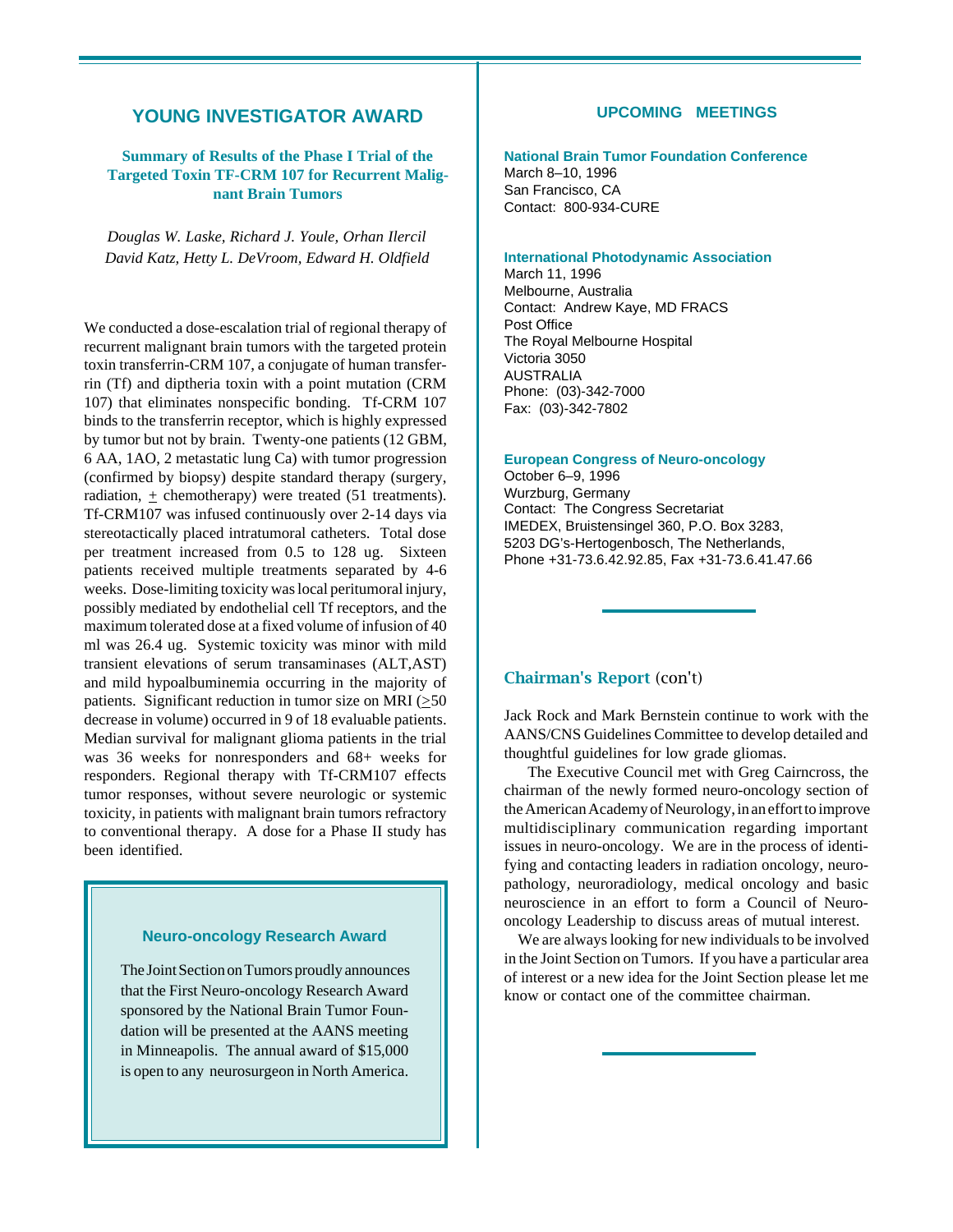#### **Minutes of Joint Section** (con't) in this concept. Dr. Cavenee will

"Current Management of Pediatric Tumors". Individuals responsible for organization of future Joint Tumor Section sessions include Bill Couldwell (1996 CNS), Mitch Berger (1997 AANS), and Keith Black (1997 CNS).

#### **Research Committee**

Dr. Roberta Glick was not in attendance and no report was submitted.

#### **Task Forces**

#### **1. Guidelines**

Dr. Bernstein reported that the Low Grade Glioma Guidelines Committee has been meeting for approximately eighteen months under the leadership of Dr. Ed Shaw with neurosurgical input from Drs. Bernstein, Rock and Haines. The literature has been critically reviewed and, hopefully, a first draft of the guidelines will be available within the next several months. Dr. Bernstein attended a meeting of the Guidelines Committee the day before and reported briefly. The Head Injury Guidelines supported by the Brain Trauma Foundation at a cost of approximately \$300,000 are complete and are considered an excellent document. There have been significant problems in getting them published in that the Journal of Neurosurgery has refused to do so, partly related to copyright issues. This is a complex issue that Dr. Florin, Chairman of the Guidelines and Outcomes Committee, plans to take forward and try to resolve.

#### **2. Multidisciplinary Neuro-oncology Effort**

Dr. Greg Cairncross was an invited guest of the Joint Tumor Section in his role as the head of a newly-formed section on neuro-oncology of The American Academy of Neurology. The previous day, Drs. Cairncross, Chandler, Rosenblum, Bernstein, and Cavenee (representing the AACR) met to discuss potential multidisciplinary efforts. It is considered very worthwhile to form a council of leaders of various subspecialty neuro-oncology organizations (e.g., Joint Section on Tumors, The Joint Section on Neurooncology of the AAN, and others which will hopefully evolve). Dr. Chandler will approach the radiation oncology community to see if they are interested

arrange for representation from AACR. Following this, there was a brief discussion of the recently formed North American Society of Neuro-oncology and its potential relationships with the Joint Tumor Section and with this newly envisioned council of neurooncology leadership.

#### **1996 Satellite Symposium**

The Joint Section will sponsor a Satellite Symposium to be held in conjunction with the CNS meeting in Montreal in October 1996. The General Chairmen will be Drs. Chandler and Black; Dr. Sawaya will be responsible for the scientific program, and Drs. Bernstein and Rutka for financial and physical arrangements. All of the above stated individuals along with Mitch Berger (the overall CNS Scientific Program Chairman for 1996) met the previous day and arrived at a number of topics to be included in this meeting-molecular therapy, radiation injury, prognosticators, epidemiology, and signal transduction/cell cycle. An effort will be made to have the abstracts published in the Journal of Neurooncology.

#### **The 1997 AACR Satellite Symposium**

Following an initial discussion between Dr. Cavenee and Dr. Peter Black, The Joint Tumor Section will co-sponsor a Satellite Symposium on neurooncology in association with the AACR meeting either in late 1997 or early 1998. There has been some confusion lately about the potential role of the newly-formed North American Society of Neuro-oncology in co-sponsorship of this meeting but it was made perfectly clear that The Joint Tumor Section will be co-sponsoring this meeting with the AACR. More specific details of the Satellite Symposium are not available at this time.

#### **Central Brain Tumor Registry**

Dr. Chandler had invited representatives of the CBTR, and in attendance today was Carol Kruchko, Chairman of the Board of The Central Brain Tumor Registry. Ms. Kruchko briefly presented a package of information that her non-profit agency has been working on. There are currently sixteen state registries on board. The

Executive Council thanked Ms. Kruchko for her efforts and will be pleased to help her in any way we are able.

## **CPT Codes**

Dr. Richard Roski, AANS representative to the CPT Committee, has requested all sections to provide representatives to work with Dr. Roski in identiying areas where CPT codes need to be either developed or altered. Dr. Bill Couldwell volunteered to help in this regard.

#### **Neurosurgery On-Call**

The Neurosurgery On-call electronic information project is well under way and, again, Dr. Richard Toselli, editor of Neurosurgery On-call has requested input from our section. Drs. Jim Rutka and Richard Ellenbogen volunteered to contribute to this initiative on behalf of our section.

#### **JCSNS Representative**

Dr. Sidney Tolchin, President of the AANS, has requested representatives, that is delegates to the JCSNS to be provided by each of the sections. Dr. Mitch Berger volunteered to fulfill this role on behalf of The Joint Section on Tumors.

#### **Tumor Abstract Reviews**

Dr. Chandler thanked all those who recently graded tumor abstracts for both the current CNS meeting and the upcoming AANS scientific meeting.

The meeting was adjourned at 8:45 a.m.

News items may be mailed to: Joseph M. Piepmeier, MD Yale University School of Medicine Section of Neurological **Surgery** P. O. Box 208039 New Haven, CT 06520-8039 (203)785-6916 fax

Joseph Piepmeier, MD, thanks Susan Christopher RN, BSN, for her administrative assistance and B. Lee Ligon, PhD, for editing and formatting the Newsletter.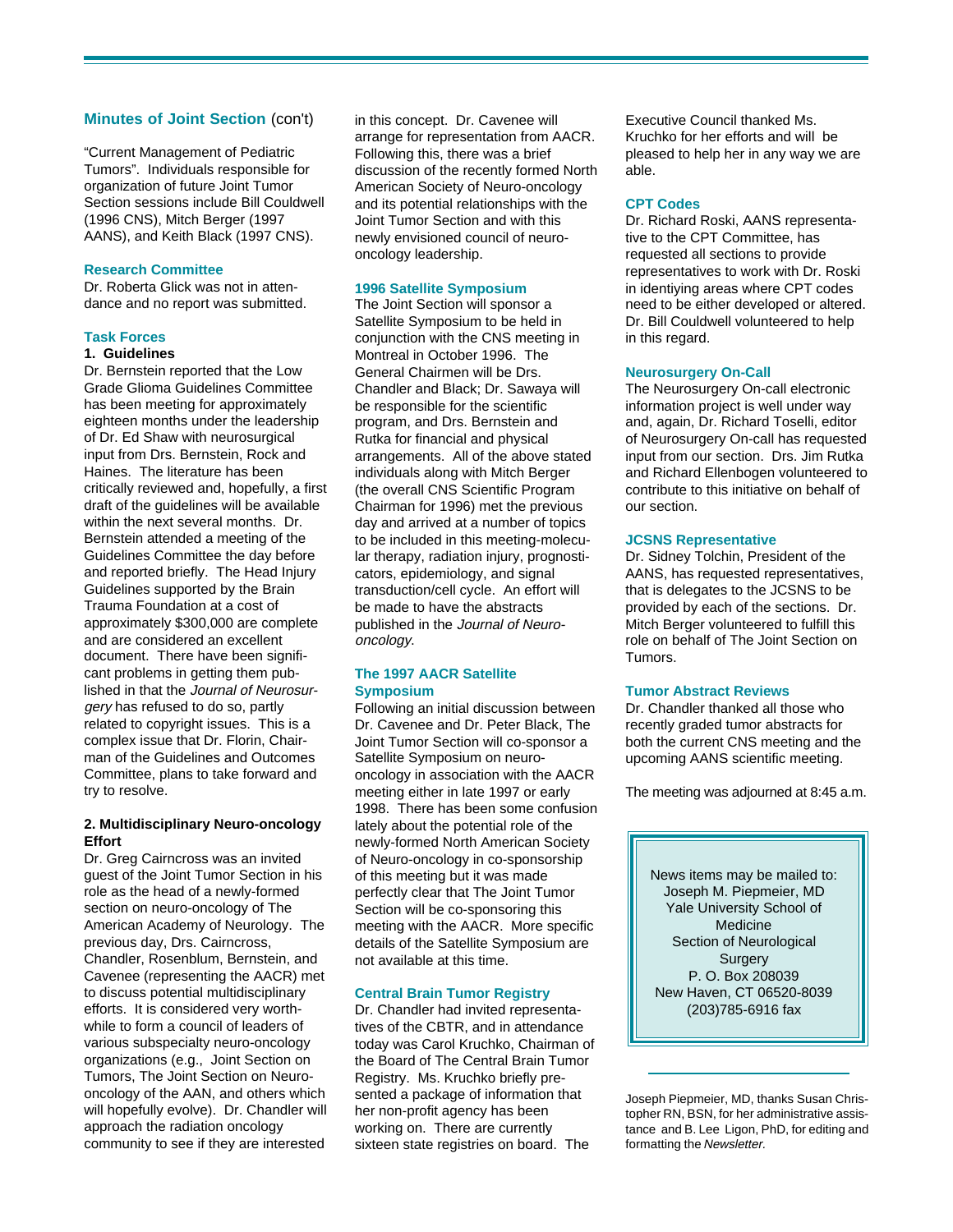# **APPLICATION FOR MEMBERSHIP IN THE JOINT SECTION ON TUMORS THE AMERICAN ASSOCIATION OF NEUROLOGICAL SURGEONS CONGRESS OF NEUROLOGICAL SURGEONS**

| I wish to apply for:                                       |                                              |                                     |     |                                                                                                                                                                                                                                     |
|------------------------------------------------------------|----------------------------------------------|-------------------------------------|-----|-------------------------------------------------------------------------------------------------------------------------------------------------------------------------------------------------------------------------------------|
| Active Membership                                          | the control of the control of the control of |                                     |     |                                                                                                                                                                                                                                     |
| International Membership                                   |                                              |                                     |     |                                                                                                                                                                                                                                     |
| <b>Resident Membership</b>                                 |                                              |                                     |     | (Please have chairman forward confirmation of your resident status)                                                                                                                                                                 |
|                                                            |                                              |                                     |     |                                                                                                                                                                                                                                     |
|                                                            |                                              |                                     |     | Chairman <b>Chairman</b> and the contract of the contract of the contract of the contract of the contract of the contract of the contract of the contract of the contract of the contract of the contract of the contract of the co |
|                                                            |                                              |                                     |     |                                                                                                                                                                                                                                     |
| <b>CURRENT MEMBERSHIP IN:</b>                              |                                              |                                     |     |                                                                                                                                                                                                                                     |
| The American Association of Neurological Surgeons          | a a shekarar No                              |                                     |     | Yes                                                                                                                                                                                                                                 |
| Active                                                     | _____Active (Provisional)                    |                                     |     | Associate                                                                                                                                                                                                                           |
| Candidate                                                  | _____Active (Foreign)                        |                                     |     | ____Honorary                                                                                                                                                                                                                        |
| Lifetime                                                   | ____Corresponding                            |                                     |     |                                                                                                                                                                                                                                     |
| The American Association of Neurological Surgeons          |                                              | No                                  |     | _Yes                                                                                                                                                                                                                                |
| Active                                                     | International                                |                                     |     | Senior                                                                                                                                                                                                                              |
| Resident                                                   | _Honorary                                    |                                     |     |                                                                                                                                                                                                                                     |
|                                                            |                                              |                                     |     |                                                                                                                                                                                                                                     |
|                                                            |                                              |                                     |     |                                                                                                                                                                                                                                     |
|                                                            |                                              |                                     |     |                                                                                                                                                                                                                                     |
|                                                            |                                              |                                     |     |                                                                                                                                                                                                                                     |
| Are you currently involved in active brain tumor research? |                                              |                                     |     |                                                                                                                                                                                                                                     |
| Clinical: No                                               | $\rule{1em}{0.15mm}$ Yes<br>Basic:           | No                                  | Yes |                                                                                                                                                                                                                                     |
| Special areas of interest:                                 |                                              |                                     |     |                                                                                                                                                                                                                                     |
|                                                            |                                              |                                     |     |                                                                                                                                                                                                                                     |
|                                                            |                                              |                                     |     |                                                                                                                                                                                                                                     |
| Please enclose a copy of your curriculum vitae.            |                                              |                                     |     |                                                                                                                                                                                                                                     |
| Please return to:                                          | Kevin O. Lillehei, M.D., Membership Chairman |                                     |     |                                                                                                                                                                                                                                     |
|                                                            | University of Colorado Health Center         |                                     |     |                                                                                                                                                                                                                                     |
|                                                            |                                              | 4200 East 9th Avenue, Campus #C-307 |     |                                                                                                                                                                                                                                     |
|                                                            |                                              | Denver, Colorado 80262              |     |                                                                                                                                                                                                                                     |